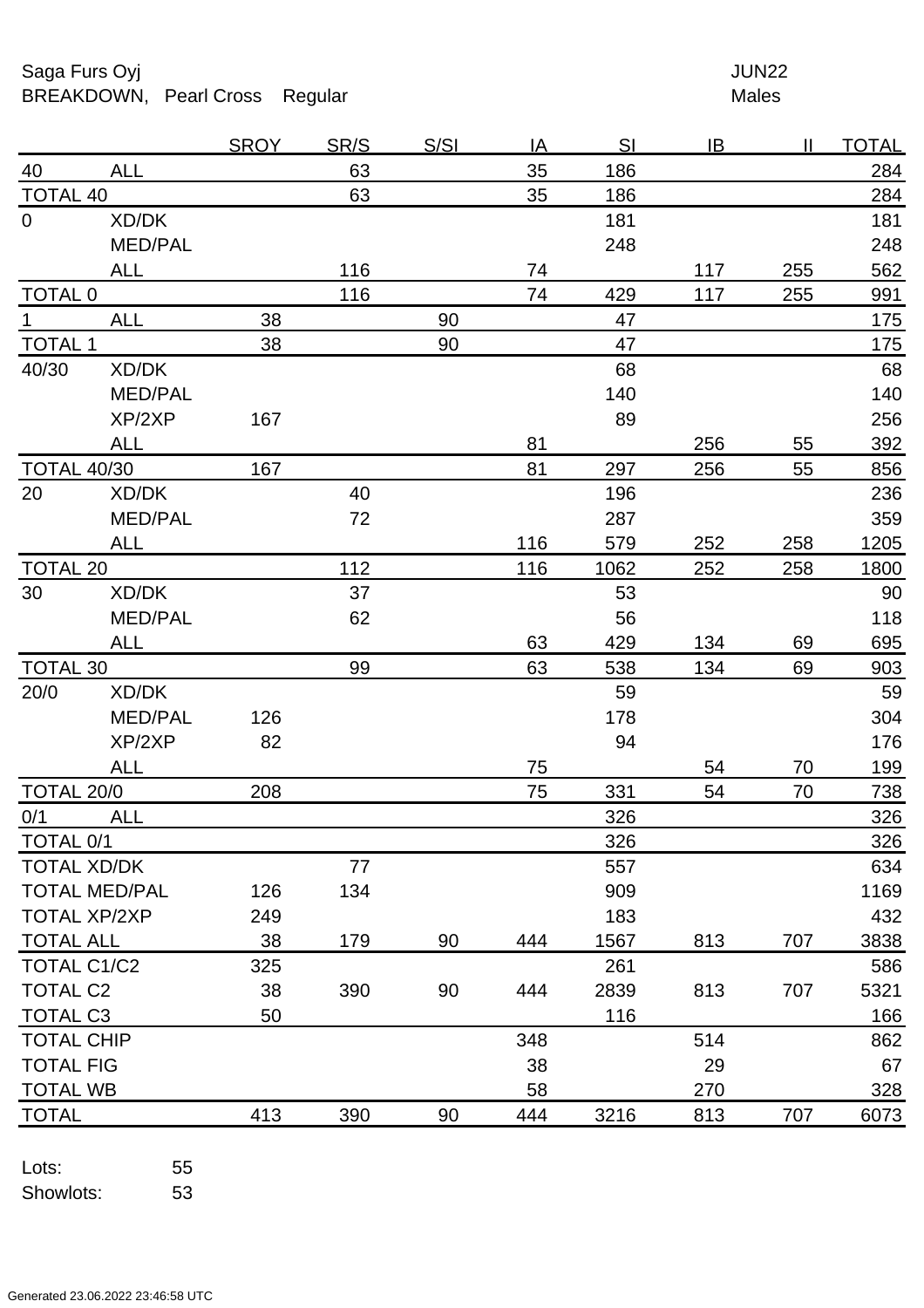## Saga Furs Oyj and the Saga Furs Oyj and the Saga Furs of the Saga Furs of the Saga Furs of the Saga Furs of the Saga Furs of the Saga Furs of the Saga Furs of the Saga Furs of the Saga Furs of the Saga Furs of the Saga Fur BREAKDOWN, Pearl Cross Regular Females

|                      |                | <b>SROY</b> | SR/S | S/SI | <u>IA</u> | <u>SI</u> | IB  | $\mathbf{I}$ | <b>TOTAL</b>    |
|----------------------|----------------|-------------|------|------|-----------|-----------|-----|--------------|-----------------|
| $\overline{2}$       | <b>XD</b>      | 106         |      |      |           |           |     |              | 106             |
|                      | XD/DK          |             | 181  |      |           |           |     |              | 181             |
|                      | DK/MED         |             |      |      |           | 330       |     |              | 330             |
|                      | <b>MED</b>     | 153         | 288  |      |           |           |     |              | 441             |
|                      | PAL/XP         | 191         | 306  |      |           | 236       |     |              | 733             |
|                      | <b>ALL</b>     |             | 205  |      | 112       | 147       | 209 |              | 673             |
| <b>TOTAL 2</b>       |                | 450         | 980  |      | 112       | 713       | 209 |              | 2464            |
| $\overline{0}$       | XD/DK          |             | 89   |      |           |           |     |              | 89              |
|                      | DK/MED         |             | 92   |      |           |           |     |              | 92              |
|                      | <b>MED</b>     |             | 192  |      |           | 140       |     |              | 332             |
|                      | <b>MED/PAL</b> | 59          |      |      |           |           |     |              | 59              |
|                      | PAL/XP         |             | 500  |      |           | 177       |     |              | 677             |
|                      | XP/2XP         | 72          |      |      |           |           |     |              | 72              |
|                      | <b>ALL</b>     |             |      |      | 157       | 46        | 74  |              | 277             |
| <b>TOTAL 0</b>       |                | 131         | 873  |      | 157       | 363       | 74  |              | 1598            |
| $\overline{3}$       | <b>ALL</b>     |             | 153  |      | 112       | 84        | 77  |              | 426             |
| <b>TOTAL 3</b>       |                |             | 153  |      | 112       | 84        | 77  |              | 426             |
| $\mathbf{1}$         | XD/DK          |             | 235  |      |           |           |     |              | 235             |
|                      | DK/MED         |             | 107  |      |           |           |     |              | 107             |
|                      | <b>MED</b>     |             | 529  |      |           | 184       |     |              | 713             |
|                      | <b>MED/PAL</b> | 181         |      |      |           |           |     |              | 181             |
|                      | PAL/XP         |             | 701  |      |           | 202       |     |              | 903             |
|                      | XP/2XP         | 119         |      |      |           |           |     |              | 119             |
|                      | <b>ALL</b>     |             |      |      | 227       | 46        | 181 |              | 454             |
| <b>TOTAL 1</b>       |                | 300         | 1572 |      | 227       | 432       | 181 |              | 2712            |
| 0/1                  | XD/DK          |             |      |      |           | 114       |     |              | 114             |
|                      | <b>MED/PAL</b> |             |      |      |           | 239       |     |              | 239             |
|                      | XP/2XP         |             |      |      |           | 75        |     |              | 75              |
|                      | <b>ALL</b>     |             |      |      | 96        |           | 108 | 59           | 263             |
| TOTAL 0/1            |                |             |      |      | 96        | 428       | 108 | 59           | 691             |
| 1/2                  | 5XD            |             |      | 33   |           |           |     |              | 33              |
|                      | <b>ALL</b>     |             |      |      | 211       |           | 54  | 40           | 30 <sub>5</sub> |
| TOTAL 1/2            |                |             |      | 33   | 211       |           | 54  | 40           | 338             |
| 2/3                  | <b>MED/PAL</b> | 216         |      |      |           | 182       |     |              | 398             |
|                      | <b>ALL</b>     |             |      |      | 63        |           | 50  | 62           | <u>175</u>      |
| TOTAL 2/3            |                | 216         |      |      | 63        | 182       | 50  | 62           | 573             |
| <b>TOTAL 5XD</b>     |                |             |      | 33   |           |           |     |              | 33              |
| <b>TOTAL XD</b>      |                | 106         |      |      |           |           |     |              | 106             |
| <b>TOTAL XD/DK</b>   |                |             | 505  |      |           | 114       |     |              | 619             |
| <b>TOTAL DK/MED</b>  |                |             | 199  |      |           | 330       |     |              | 529             |
| <b>TOTAL MED</b>     |                | 153         | 1009 |      |           | 324       |     |              | 1486            |
| <b>TOTAL MED/PAL</b> |                | 456         |      |      |           | 421       |     |              | 877             |
| <b>TOTAL PAL/XP</b>  |                | 191         | 1507 |      |           | 615       |     |              | 2313            |
| <b>TOTAL XP/2XP</b>  |                | 191         |      |      |           | 75        |     |              | 266             |